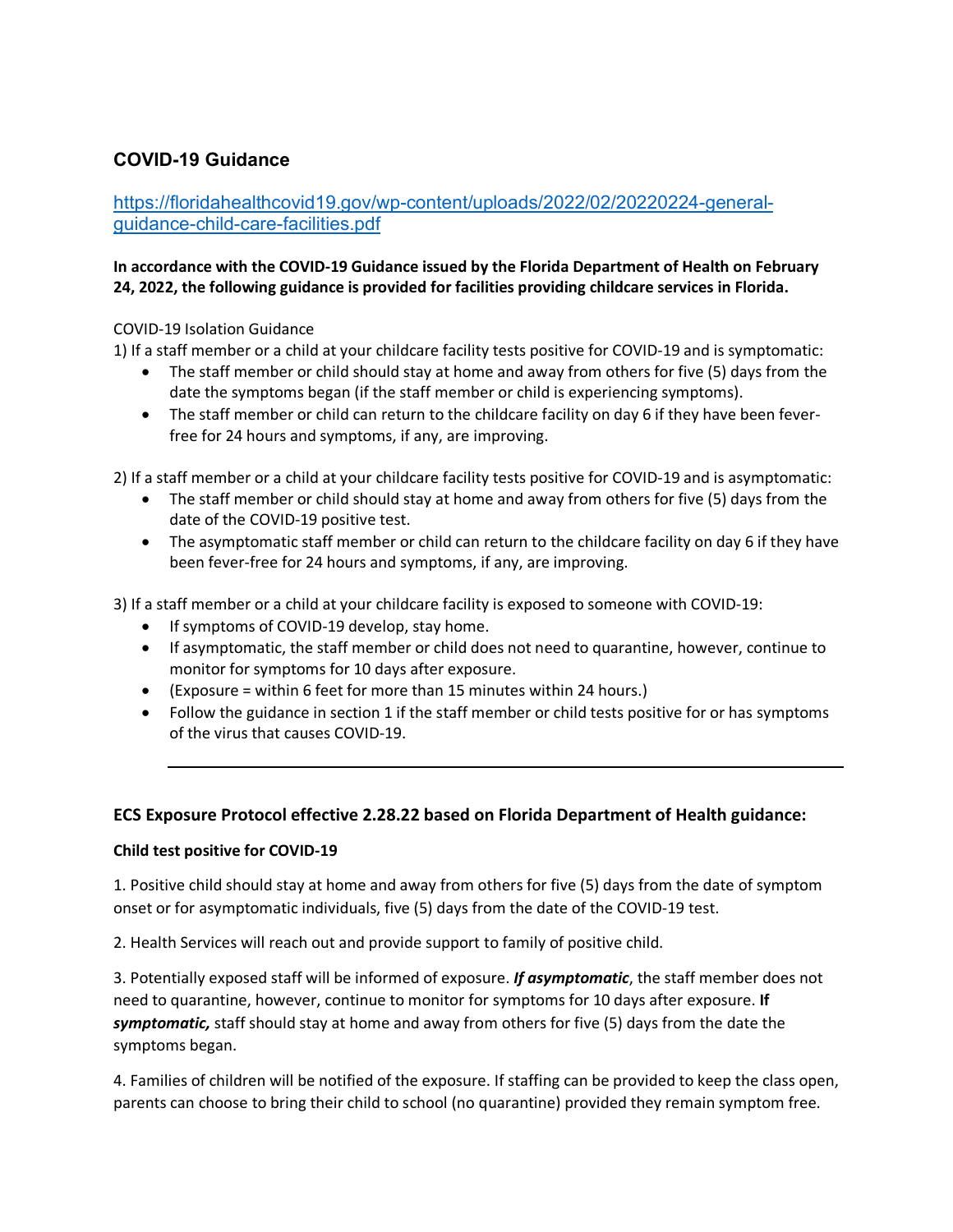5. If staffing is compromised, the classroom will close for up to 5 days (may be extended based on situation).

6. Positive child can return when at least 5 days have passed since the onset of symptoms or for asymptomatic individuals, 5 days from date of test, provided symptoms are resolving and fever free for 24 hours.

7. Staff will continue to complete daily health check. Children with COVID-19 symptoms will not be allowed to stay.

# **Children experiencing symptoms and testing for C-19**

1. Children who are sick must stay home.

2. Children with suspected COVID-19 symptoms who are testing for COVID-19 will be excluded. Children may return to school when:

a. 5 days have passed since they became symptomatic, -providing symptoms are resolving and they have been fever free for 24 hours **OR**

b. provide a physician note to return **OR**

## **c. provide a negative C-19 test result**

3. Health will follow up with families of children who are out due to possible COVID symptoms.

## **Staff test positive:**

1. Positive staff will isolate for 5 days from symptom onset or test date for asymptomatic individuals.

2. HR will reach out and provide support to staff.

3. Potentially exposed staff will be informed of exposure. *If asymptomatic*, the staff member does not need to quarantine, however, continue to monitor for symptoms for 10 days after exposure. *If symptomatic***,** staff should stay at home and away from others for five (5) days from the date the symptoms began.

4. Families of children will be notified of the exposure. If staffing can be provided to keep the classroom open, parent can choose to bring their child to school (no quarantine), provided they remain symptom free.

5. If staffing is compromised, the classroom will close for up to 5 days due to staffing concerns (may be extended based on situation).

6. Positive staff can return when at least 5 days have passed since the onset of symptoms or for asymptomatic individuals, 5 days from date of test, provided symptoms are resolving and fever free for 24 hours.

# **Staff experiencing symptoms and testing for COVID-19**

1. Staff who are sick must stay home.